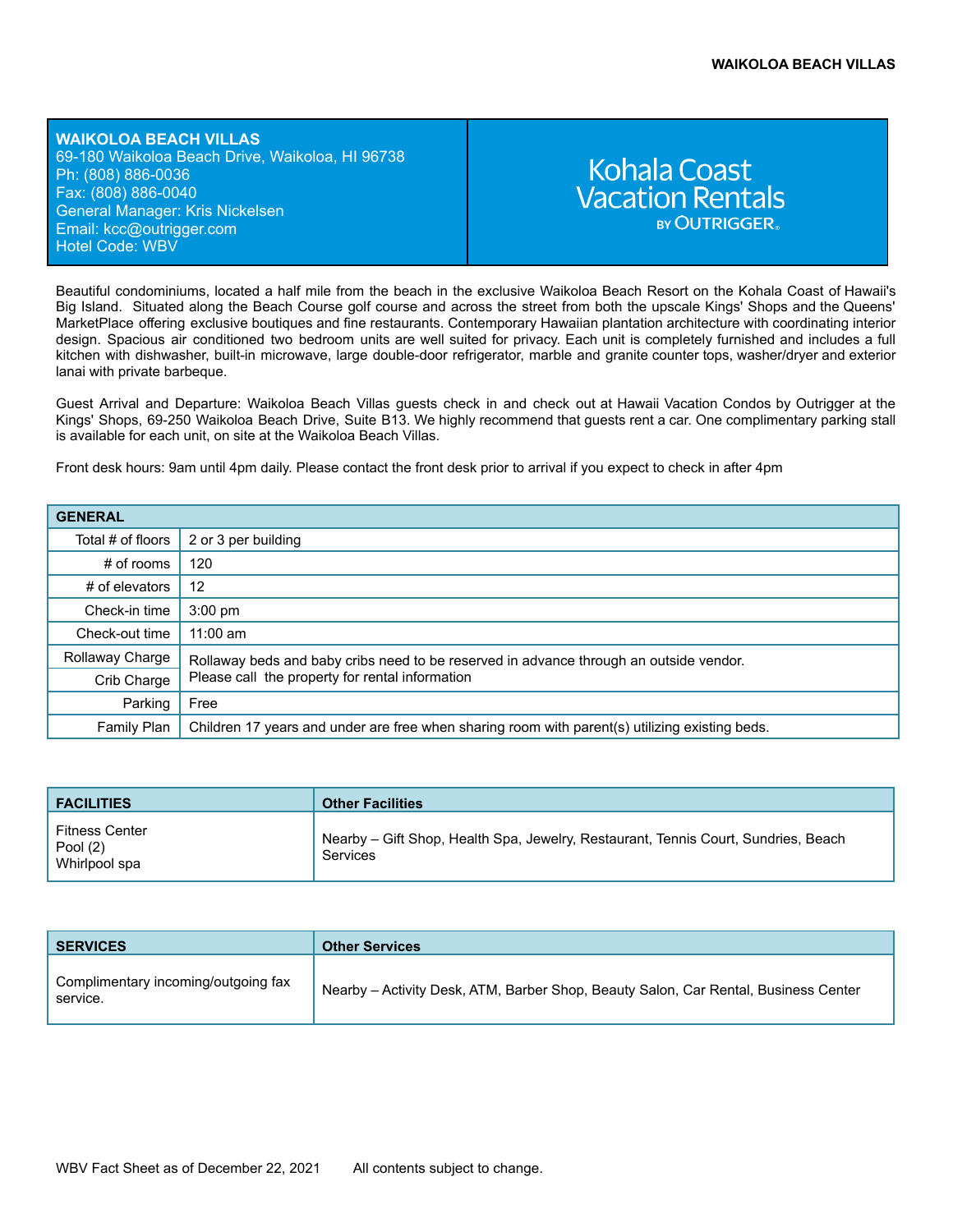| <b>SAFETY</b>                                       |                                                                                                                                                                                                                                                                                              |  |
|-----------------------------------------------------|----------------------------------------------------------------------------------------------------------------------------------------------------------------------------------------------------------------------------------------------------------------------------------------------|--|
| Smoke Detector<br><b>Outrigger Clean Commitment</b> |                                                                                                                                                                                                                                                                                              |  |
| <b>Other Safety</b>                                 | The Outrigger Clean Commitment provides the highest standards for health and safety, and was developed with<br>Ecolab, the global leader in hospitality cleaning, to meet the Stay Safe standards of the American Hotel Lodging.<br>Property conforms to the State of Hawaii Smoke Free Law. |  |
|                                                     | Waikoloa Beach Villas is a smoke-free property. Smoking is prohibited on property and in units.                                                                                                                                                                                              |  |

| <b>RESTAURANTS</b>                          |                                                                                                                    |  |
|---------------------------------------------|--------------------------------------------------------------------------------------------------------------------|--|
| At Anaehoomalu Bay (A-Bay)                  | Lava Lava Beach Club                                                                                               |  |
| At nearby Kings' Shops                      | Roy's Waikoloa Bar and Grille, Foster's Kitchen, Island Fish & Chips and A Bay's Island Grill                      |  |
| At the Queens' MarketPlace                  | Charley's Thai Cuisine, Sansei Seafood Steak and Sushi Bar, Starbucks, Romano's Macaroni<br>Grill, Fast Food Court |  |
| At the Kings' and Beach Course<br>Clubhouse | Mai Grille, Tropics Ale House                                                                                      |  |

| <b>LOUNGES</b>             |                                                                                 |  |
|----------------------------|---------------------------------------------------------------------------------|--|
| At nearby Kings' Shops     | A-Bay's Island Grill, Roy's Waikoloa Bar and Grill, Fosters Kitchen             |  |
| At the Queens' MarketPlace | Aloha Wine Bar at the Island Gourmet Market, Sansei Seafood Steak and Sushi Bar |  |

| <b>CATEGORY DESCRIPTION</b> |                                     |                          |            |                                                                                |
|-----------------------------|-------------------------------------|--------------------------|------------|--------------------------------------------------------------------------------|
| Room<br>Code                | Room Name                           | <b>Size</b><br>(sq. ft.) | Max<br>Pax | <b>Description</b>                                                             |
| <b>PW070</b>                | 2 Bedroom 2 Bath Golf View Unit J23 | 1209 sf                  | $(1-6)$    | 1K, 2T, 1 Sofabed<br>(Bedding listed is suggested only and subject to change.) |

| <b>Year-End Cancellation Policy</b> | Cancellations at any time or "no shows" for bookings scheduled to arrive during<br>December 22 to 31 inclusive are subject to 100% charge on entire stay.                                                                                                            |
|-------------------------------------|----------------------------------------------------------------------------------------------------------------------------------------------------------------------------------------------------------------------------------------------------------------------|
| <b>Cancellation Policy</b>          | All rates are subject to unique cancellation policies that will be transmitted through our system.<br>Guests are encouraged to review the cancellation and deposit policies when making a<br>reservation to ensure the reservation rules for each booking are clear. |

|                           | General Excise Tax 4.712%.                                                                                                 |
|---------------------------|----------------------------------------------------------------------------------------------------------------------------|
| Taxes (Subject to Change) | Hawaii State Transient Accommodations Tax 10.25%.<br>Hawaii County Transient Accommodations Tax 3%, effective Jan 1, 2022. |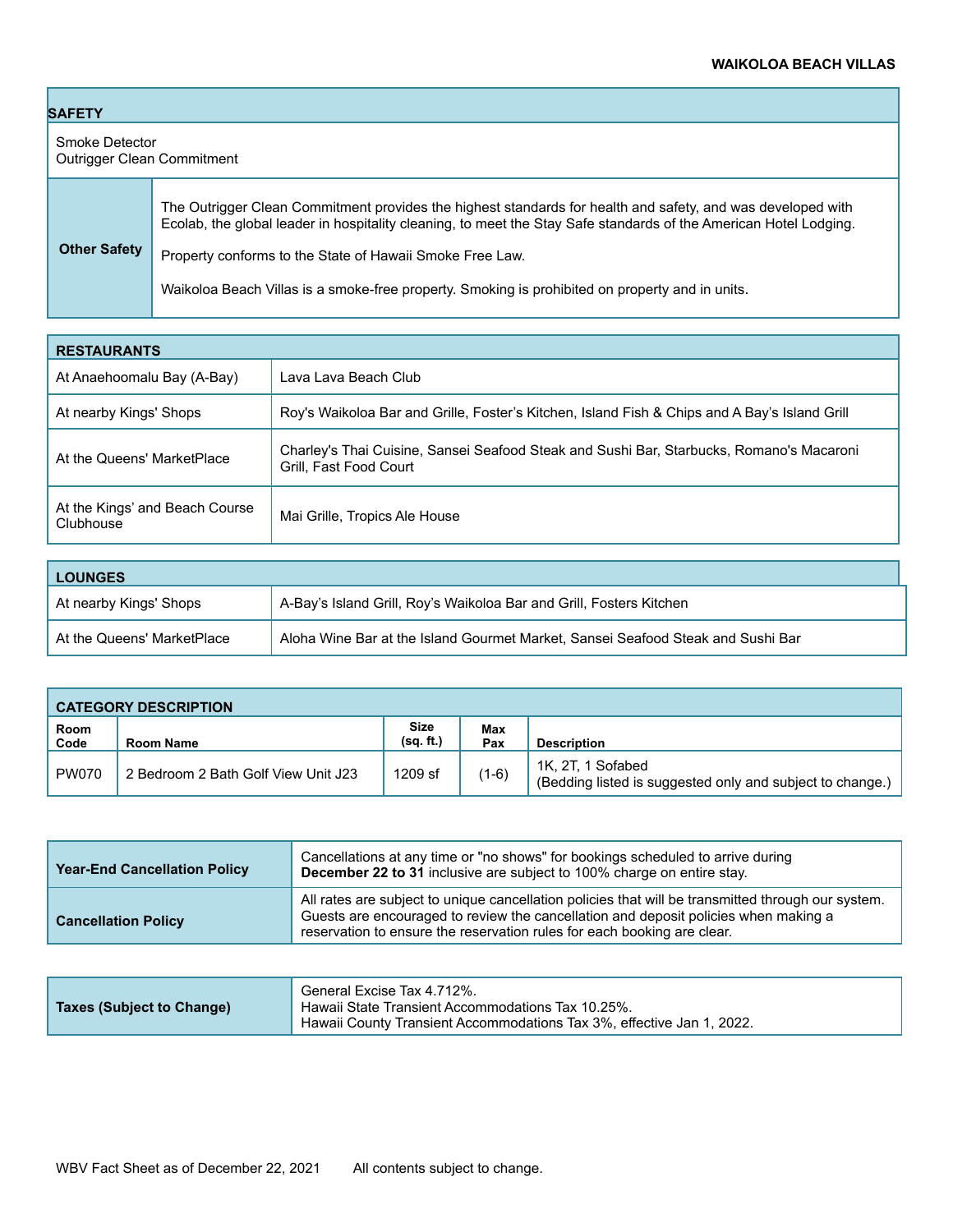## **WAIKOLOA BEACH VILLAS**

| <b>ROOM FEATURES</b>                                                                    |                                                                                                                                          |                                                                                                       |
|-----------------------------------------------------------------------------------------|------------------------------------------------------------------------------------------------------------------------------------------|-------------------------------------------------------------------------------------------------------|
| Air Conditioning<br>Alarm Clock / Radio<br>Lanai<br>Cable or Pay TV (\$)<br>Coffeemaker | Color TV<br>Internet Access<br>Hair Dryer<br>Iron / Ironing Board<br>Kitchen                                                             | Refrigerator<br>Smoke Detector<br>Tables & Chairs<br>Tub/Shower Combo<br>Full size Washer/Dryer stack |
| <b>Other Features</b>                                                                   | Ceiling fans provided in bedrooms and living areas.<br>Complimentary high speed wired Internet available in all units. No phone service. |                                                                                                       |

| <b>KITCHEN INFORMATION</b>                                                                                                 |                                                                                      |  |  |
|----------------------------------------------------------------------------------------------------------------------------|--------------------------------------------------------------------------------------|--|--|
| 30 inch radiant cooktop, wall oven<br>Side by side refrigerator (25 cu ft)<br><b>Cooking Utensils</b><br>Microwave<br>Sink | Toaster<br>Rice Cooker<br>Blender<br>All units have their own barbecue on the lanai. |  |  |

| Three (3) night minimum stay required year-round<br><b>Minimum Night Requirement</b> |                                                                                                                                                                                                                                                                                                                                     |
|--------------------------------------------------------------------------------------|-------------------------------------------------------------------------------------------------------------------------------------------------------------------------------------------------------------------------------------------------------------------------------------------------------------------------------------|
|                                                                                      |                                                                                                                                                                                                                                                                                                                                     |
| <b>Damage Protection Charge</b>                                                      | Effective for new bookings from September 1, 2021, a \$59 Damage Protection Charge covers<br>accidental damages up to \$2,000. One time, per stay charge plus 4.712% General Excise Tax;<br>10.25% Hawaii State Transient Accommodation Tax & effective January 1, 2022 Hawaii County<br>Transient Accommodations Tax 3% collected. |

|                                  | All stays are subject to a Mandatory Cleaning Charge of \$314 (2 Bdrm) plus 4.712% General    |  |
|----------------------------------|-----------------------------------------------------------------------------------------------|--|
| <b>Mandatory Cleaning Charge</b> | Excise Tax; 10.25% Hawaii State Transient Accommodations Tax & effective January 1, 2022      |  |
|                                  | $\,$ Hawaii County Transient Accommodations Tax 3% . All charges and taxes subject to change. |  |

| <b>Accepted Credit Cards</b> |  |  |
|------------------------------|--|--|
| <b>American Express</b>      |  |  |
| Mastercard                   |  |  |
| Visa                         |  |  |
| BC Korean Cc                 |  |  |
| China Union Pay              |  |  |
| Diners Club                  |  |  |
| Discover Card                |  |  |
| JCB.                         |  |  |
|                              |  |  |

| <b>GDS</b> |               |  |
|------------|---------------|--|
| Galileo    | 92213         |  |
| Worldspan  | <b>KWB</b>    |  |
| Sabre      | 3572          |  |
| Amadeus    | <b>KOAKWB</b> |  |
| Chain Code | ∩R            |  |

T